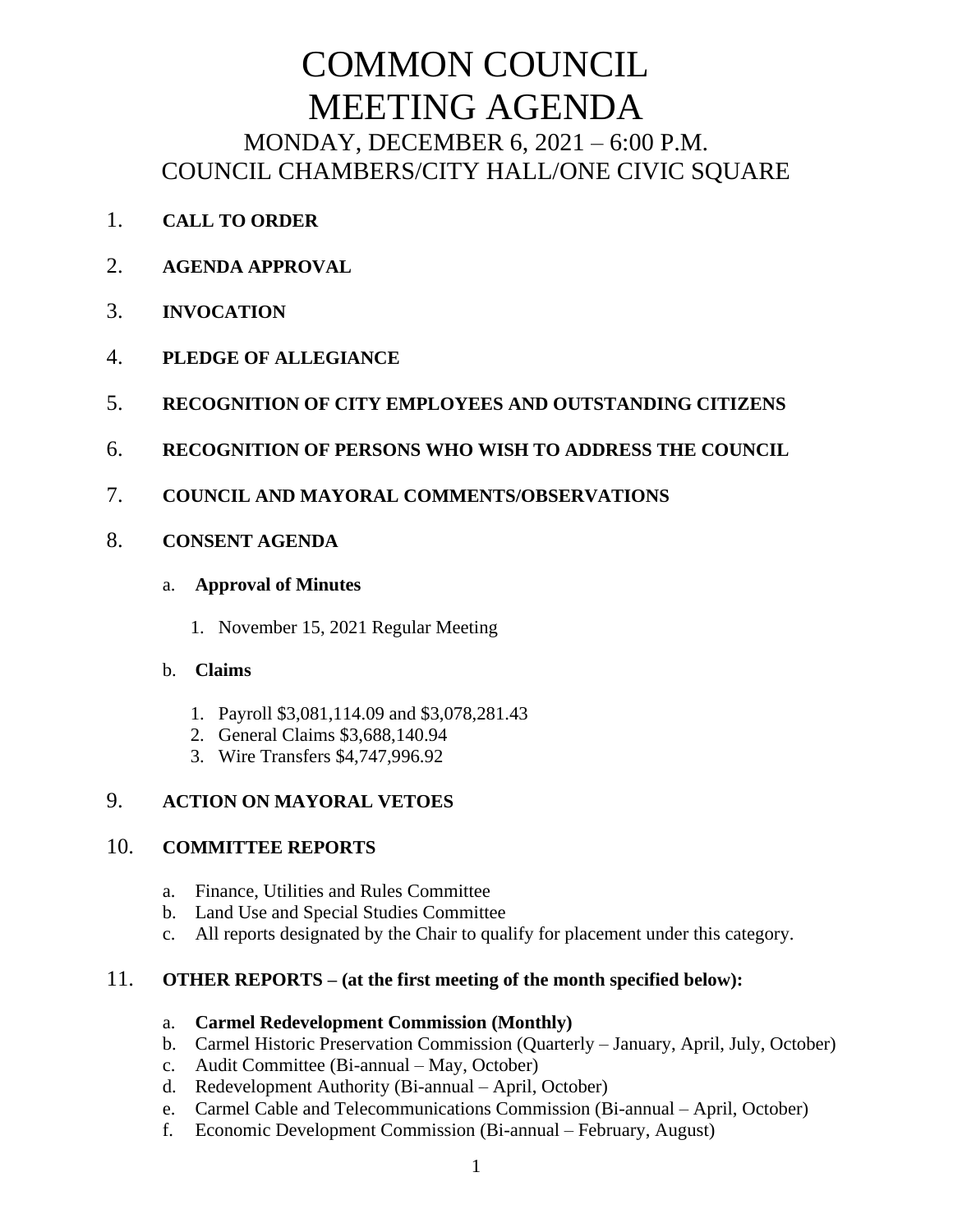- g. Library Board (Annual February)
- h. Ethics Board (Annual February)
- i. Public Art Committee (Annual August)
- j. **Parks Department (Quarterly – February, May, August, November)**
- k. All reports designated by the Chair to qualify for placement under this category.

# 12. **OLD BUSINESS**

a. **Fourth Reading of Ordinance D-2605-21**; An Ordinance of the Common Council of the City of Carmel, Indiana, Adding Section 3-48 to Chapter 3, Article 1, Division II of the Carmel City Code; Sponsor(s): Councilor(s) Finkam and Campbell. **Returning from the Finance, Utilities and Rules Committee.**

# **Synopsis:**

Establishes a procedure for removing a Common Council member pursuant to Indiana Code §36-4-6-6.

b. **Third Reading of Ordinance D-2606-21**; An Ordinance of the Common Council of the City of Carmel, Indiana, Amending Chapter 8, Article 5, Sections 8-45 and 8-48 of the Carmel City Code; Sponsor(s): Councilor(s) Worrell, Finkam, Rider, Campbell, Aasen and Nelson. **Returning from the Finance, Utilities and Rules Committee.**

# **Synopsis:**

Ordinance amending the civil penalties collected by the *Ordinance Violation Bureau* for violations of any provision of Chapter 8, Article 5 of the Carmel City Code and further regulating the parking and stopping of motor vehicles on City streets within proximity of school property.

# 13. **PUBLIC HEARINGS**

a. **First Reading of Ordinance Z-670-21**; An Ordinance of the Common Council of the City of Carmel, Indiana, Amending the WestClay Village Planned Unit Development District Ordinance; Sponsor: Councilor Rider.

# **Synopsis:**

Ordinance amends the WestClay Village Planned Unit Development District, as amended, to apply the five hundred (500) foot setback from residentially used property for gas station pumps, pump islands and vent pipes set forth in Ordinance Z-669-21 to the WestClay PUD district.

b. **First Reading of Ordinance Z-672-21**; An Ordinance of the Common Council of the City of Carmel, Indiana, Rezoning a 5 Acre Parcel Located at 2140 E. 116<sup>th</sup> Street in the Merchants Square Shopping Center from the B-8 Business District to the C2/Mixed Use District; Sponsor: Councilor Rider.

# **Synopsis:**

This ordinance rezones the former Marsh grocery store property in Merchants Square, 2140 E. 116<sup>th</sup> Street, Carmel, to the C2/Mixed Use District.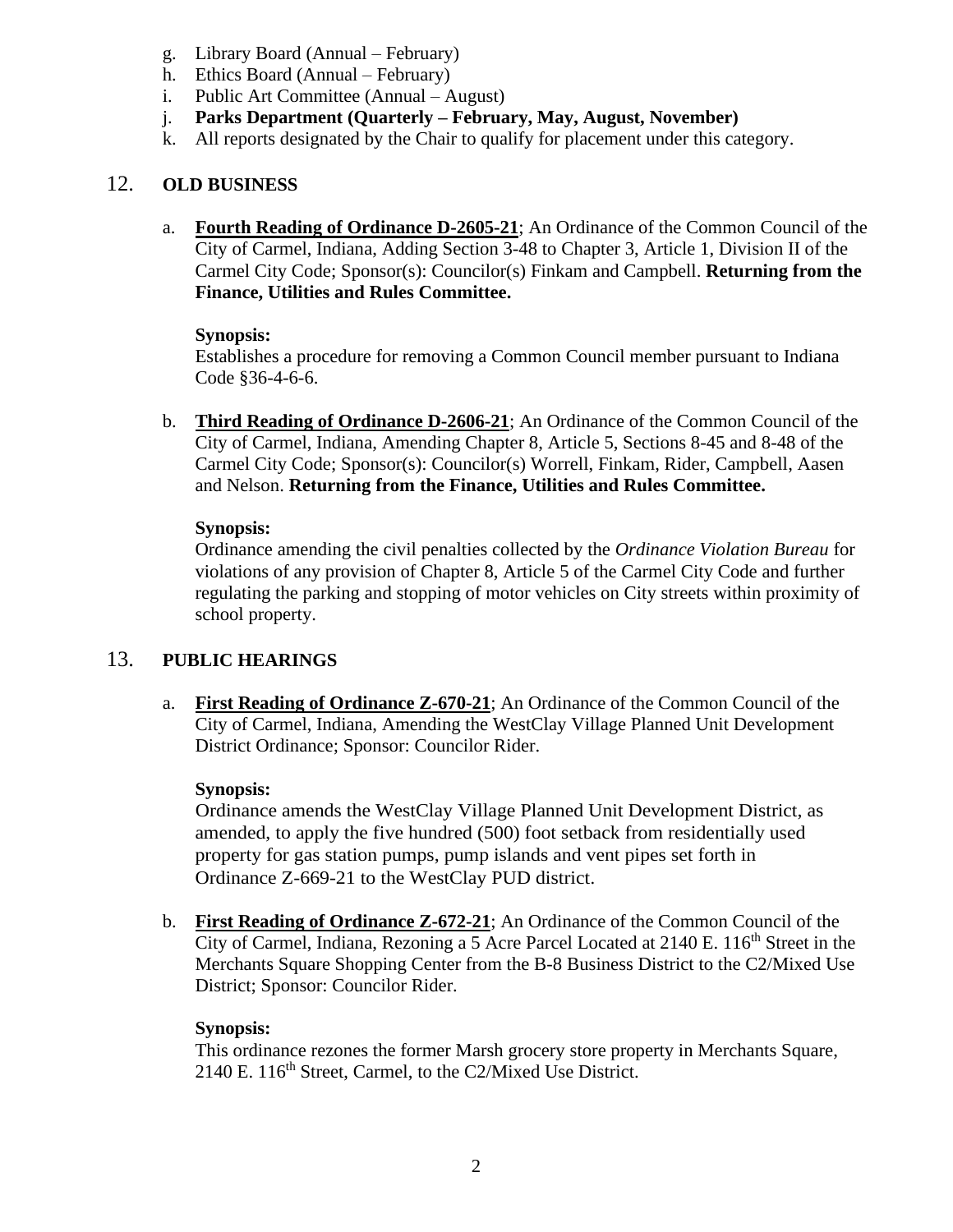c. **First Reading of Ordinance D-2607-21**; An Ordinance of the Common Council of the City of Carmel, Indiana, Authorizing and Approving an Additional Appropriation of Funds from the General Fund #101 to the 2021 Carmel Police Department Budget; Sponsor(s): Councilor(s) Campbell and Worrell.

# **Synopsis:**

This ordinance authorizes and approves an additional appropriation of \$661,151.35 from the General Fund into the 2021 Carmel Police Department Budget to pay for costs associated with the additional School Resource Officers that were approved by the Carmel-Clay School Safety Referendum.

d. **First Reading of Ordinance D-2608-21**; An Ordinance of the Common Council of the City of Carmel, Indiana, Authorizing and Approving an Additional Appropriation of Funds from the Operating Balance of the General Fund to the 2021 Carmel Fire Department Budget; Sponsor(s): Councilor(s) Campbell and Worrell.

# **Synopsis:**

This ordinance appropriates funds to the 2021 Carmel Fire Department budget that were received by the City as reimbursements for the performance of public safety functions at public events. It also appropriates funds received from FEMA grants, participation in the Indiana Task Force and the Hamilton County Community Opioid Prevention Efforts' Quick Response Team to the 2021 Carmel Fire Department Budget.

e. **First Reading of Ordinance D-2609-21**; An Ordinance of the Common Council of the City of Carmel, Indiana, Authorizing and Approving an Appropriation of Funds from the Operating Balance of the Motor Vehicle Highway Fund (Fund #201); Sponsor(s): Councilor(s) Campbell and Worrell.

# **Synopsis:**

Appropriates funds that were transferred out of the Non-Reverting Illinois Street Improvement Fund for new projects, as well as funds that were received from INDOT as LPA reimbursements.

f. **First Reading of Ordinance D-2610-21**; An Ordinance of the Common Council of the City of Carmel, Indiana, Authorizing and Approving an Additional Appropriation of Funds from the Operating Balance of the General Fund to the 2021 Carmel Police Department Budget; Sponsor(s): Councilor(s) Campbell and Worrell.

# **Synopsis:**

This ordinance appropriates funds that were received by the Carmel Police Department for its participation in Operation Pull Over and the Click It to Live It program into the 2021 Carmel Police Department budget in order to pay for overtime earned by the officers who participated in the programs.

g. **First Reading of Ordinance D-2611-21**; An Ordinance of the Common Council of the City of Carmel, Indiana, Authorizing and Approving an Additional Appropriation of Funds from the Storm Water Management Fund to the 2021 Storm Water Budget; Sponsor(s): Councilor(s) Campbell and Worrell.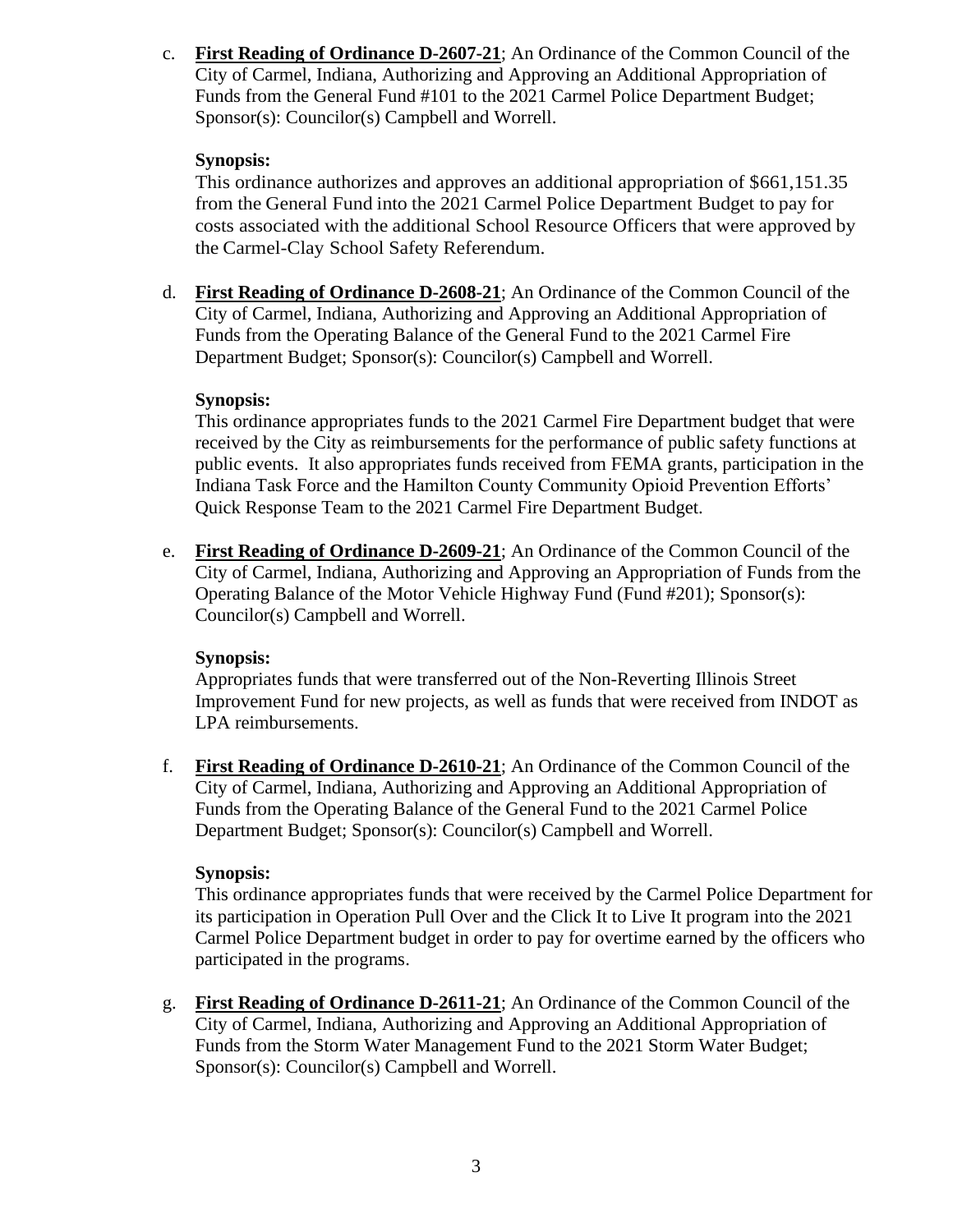# **Synopsis:**

This ordinance appropriates funds to the 2021 Storm Water Budget that were received from the Community Development Block Grant and Duke Energy in order to use the funds for storm water projects.

# 14. **NEW BUSINESS**

a. **First Reading of Ordinance D-2613-21**; An Ordinance of the Common Council of the City of Carmel, Indiana, Amending Chapter 2, Article 3, Division II, Section 2-54 of the Carmel City Code; Sponsor: Councilor Nelson

#### **Synopsis:**

This ordinance is designed to clarify the amount of paid leave granted annually to members of the Indiana National Guard or a reserve component of the U.S. Armed Forces for training or active duty, without loss of time or pay.

b. **Resolution CC-12-06-21-11**: A Resolution of the Common Council of the City of Carmel, Indiana, Expressing Interest in the Purchase of Certain Properties Valued at Over \$25,000 and Associated with City Improvement Projects; Sponsor(s): Councilor(s) Finkam, Rider and Worrell.

#### **Synopsis:**

Authorizes the purchase of certain properties valued at more than \$25,000 that are necessary for various City road improvement projects.

c. **Resolution CC-12-06-21-01**: A Resolution of the Common Council of the City of Carmel, Indiana, Approving a Transfer of Funds Within the 2021 Carmel Law Department Budget; Sponsor(s): Councilor(s) Campbell and Worrell.

# **Synopsis:**

Transfers \$118,260.00 to cover expenses incurred in various line items within the 2021 Carmel Law Department Budget.

d. **Resolution CC-12-06-21-02**: A Resolution of the Common Council of the City of Carmel, Indiana, Approving a Transfer of Funds Between the Grant Fund (CFD)(#900) and the General Fund (#101); Sponsor(s): Councilor(s) Campbell and Worrell.

# **Synopsis:**

Transfers \$339,614.56 from the Grant Fund (CFD)(#900) to the General Fund (#101) so that reimbursements received from the Federal Emergency Management Agency can be used to pay overtime worked by CFD firefighters.

e. **Resolution CC-12-06-21-03**: A Resolution of the Common Council of the City of Carmel, Indiana, Approving a Transfer of Funds Within the 2021 Carmel Department of Human Resources Budget; Sponsor(s): Councilor(s) Nelson and Worrell.

# **Synopsis:**

Transfers \$15,840.50 between various line items within the 2021 Carmel Department of Human Resources Budget to cover unforeseen personnel expenses.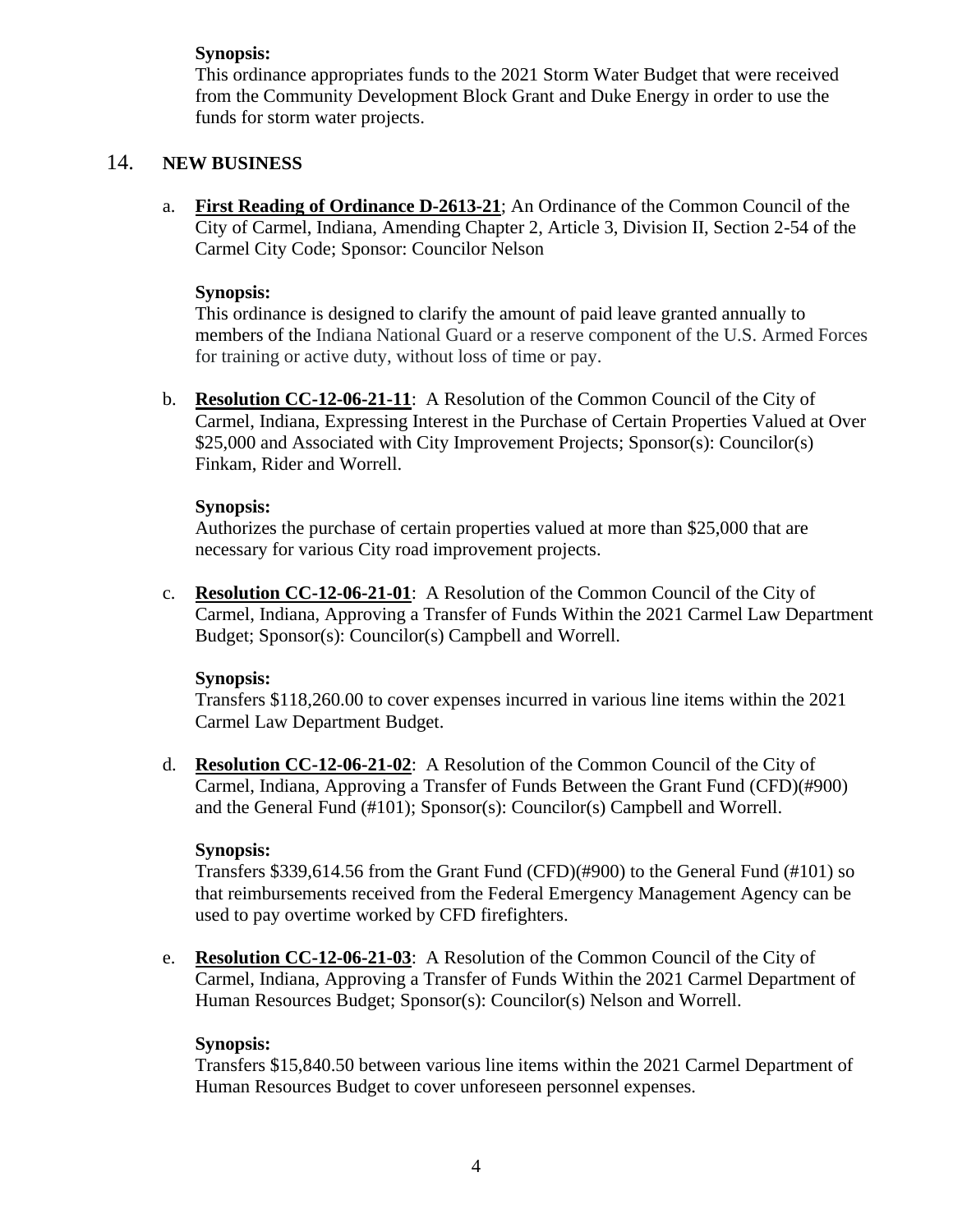f. **Resolution CC-12-06-21-04**: A Resolution of the Common Council of the City of Carmel, Indiana, Approving a Transfer of Funds Between the Grant Fund (CPD)(#900) and the General Fund (#101); Sponsor(s): Councilor(s) Nelson and Worrell.

#### **Synopsis:**

Transfers \$15,786.07 from the Grant Fund (CPD)(#900) to the General Fund (#101) so that federal grant funds received for the Carmel Police Department's participation in Operation Pull Over and the Click It to Live It program can be used to pay overtime earned by officers who worked on the programs.

g. **Resolution CC-12-06-21-05**: A Resolution of the Common Council of the City of Carmel, Indiana, Approving a Transfer of Funds Within the 2021 Motor Vehicle Highway Fund Engineering Department Budget; Sponsor(s): Councilor(s) Nelson and Worrell.

#### **Synopsis:**

Transfers \$10,000 from the Cars and Trucks line item into the Full Time Regular line item within the 2021 Motor Vehicle Highway Fund Engineering Department Budget.

h. **Resolution CC-12-06-21-06**: A Resolution of the Common Council of the City of Carmel, Indiana, Approving a Transfer of Funds Between the Grant Fund (#900) and the Storm Water Management Fund (#250); Sponsor(s): Councilor(s) Nelson and Worrell.

# **Synopsis:**

Transfers \$438,815.01 that was received from the Community Development Block Grant ("CDBG") for storm water infrastructure projects from the Grant Fund (#900) to the Storm Water Management Fund (#250).

i. **Resolution CC-12-06-21-07**: A Resolution of the Common Council of the City of Carmel, Indiana, Approving a Transfer of Funds Between the Non-Reverting Illinois Street Improvement Fund (#212) and the Motor Vehicle Highway Fund (#201); Sponsor(s): Councilor(s) Nelson and Worrell.

# **Synopsis:**

Transfers \$204,059.36 from the Non-Reverting Illinois Street Improvement Fund (#212) to the Motor Vehicle Highway Fund (#201) so that they can be used for future road improvement projects.

j. **Resolution CC-12-06-21-08**: A Resolution of the Common Council of the City of Carmel, Indiana, Approving a Transfer of Funds Within the 2021 Information & Communication System (ICS) Department Budget; Sponsor(s): Councilor(s) Finkam and Worrell.

# **Synopsis:**

Transfers \$171,500.00 to cover expenses incurred in various line items within the 2021 Information & Communication System (ICS) Budget.

k. **Resolution CC-12-06-21-09**: A Resolution of the Common Council of the City of Carmel, Indiana, Authorizing a Transfer of Funds Within the 2021 Carmel Fire Department Budget; Sponsor: Councilor Worrell.